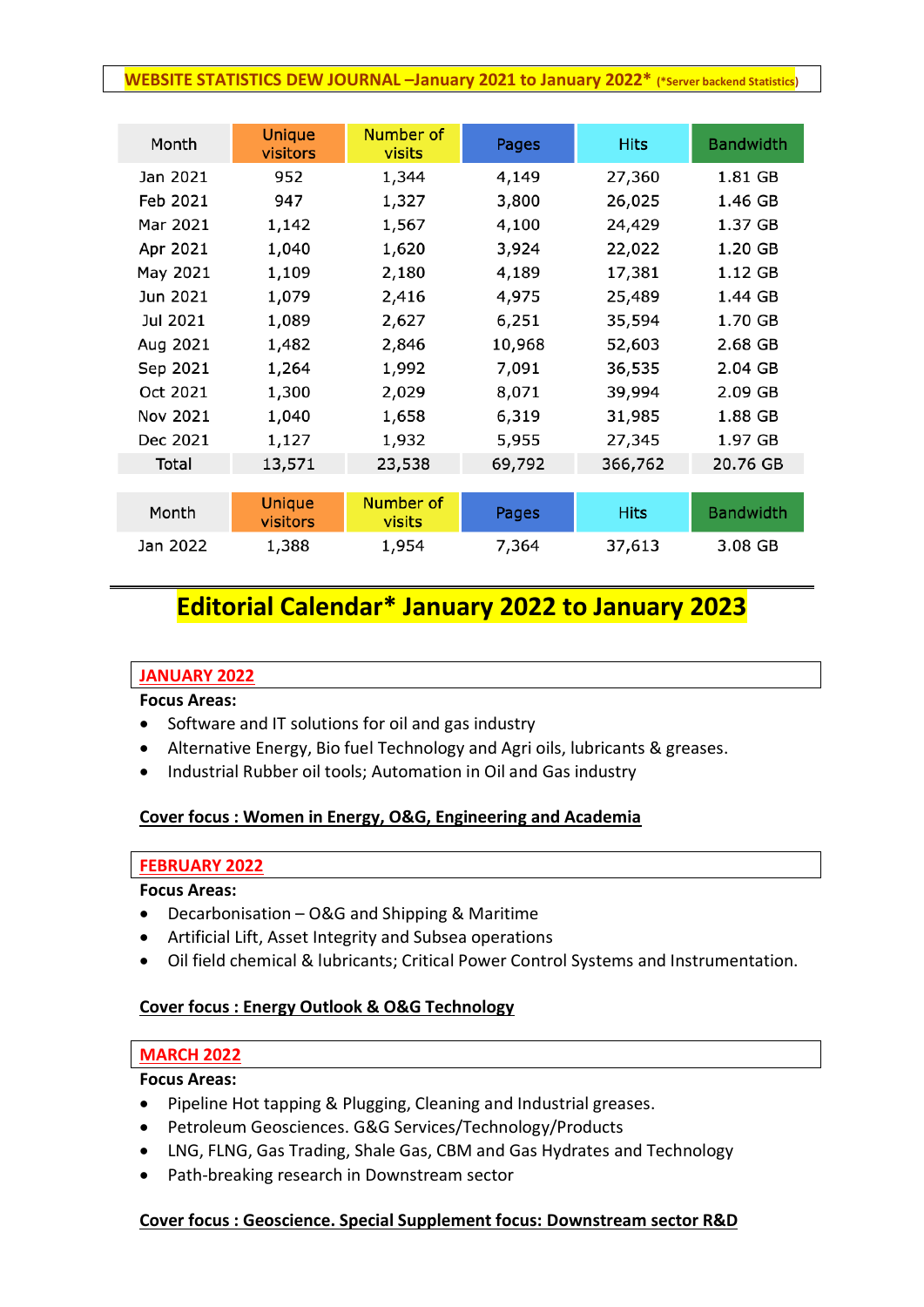# **APRIL 2022**

**Focus Areas:**

- Geoscience, IT solutions for O&G industry; Deepwater Exploration
- Marine technology solutions; Subsea and Deepwater technology
- IOR/EOR, Drilling Fluids and Cementation
- Remote Sensing and Role of GIS.

# **Cover focus : Geology/Geoscience**

# **MAY 2022**

# **Focus Areas:**

- Finance and Project Management
- Emerging Trends in oil & gas refining, petrochemicals and chemical technology
- Oilfield Automation; Industrial IoT, Cloud Computing & Cyber Security.
- HSE Management ; Unconventional Resources, Renewable energy and HSE.

# **Cover focus : Refining & Petrochemicals.**

# **JUNE 2022**

# **Focus Areas:**

- Geoscience, IT solutions for oil and gas industry
- Natural Gas, LNG, FLNG, Gas Trading, Shale Gas, CBM and Gas Hydrates.
- Asset Integrity Maintenance and Energy Infrastructure Management
- AI and Big Data Science.

# **Cover focus : Natural Gas, Geoscience & IT**

# **JULY 2022**

# **Focus Areas:**

- Project Management Hydrocarbon Pipelines.
- Hydrocarbon Projects, Structural Engineering, EPC; Infrastructure management
- IOR, EOR, Hydraulic Fracturing, Drilling, Oilfield Chemicals and Flow Assurance Solutions.
- Key oil & gas industry trends and outlook.
- Impact of digitalisation in Energy and Oil & Gas/AI/Data Science

# **Cover focus : Engineering & Technology**

# **AUGUST 2022**

# **Focus Areas:**

- Liquified Natural Gas (LNG), FLNG, Gas Trading, Shale Gas, Coal Bed Methane (CBM), Gas Hydrates and Hydrogen.
- Pipeline Hot tapping & Plugging, Cleaning and Industrial greases.
- Unconventional Resources, Renewable energy and Health, Safety & Environment (HSE) practices.

# **Cover focus : Natural Gas**